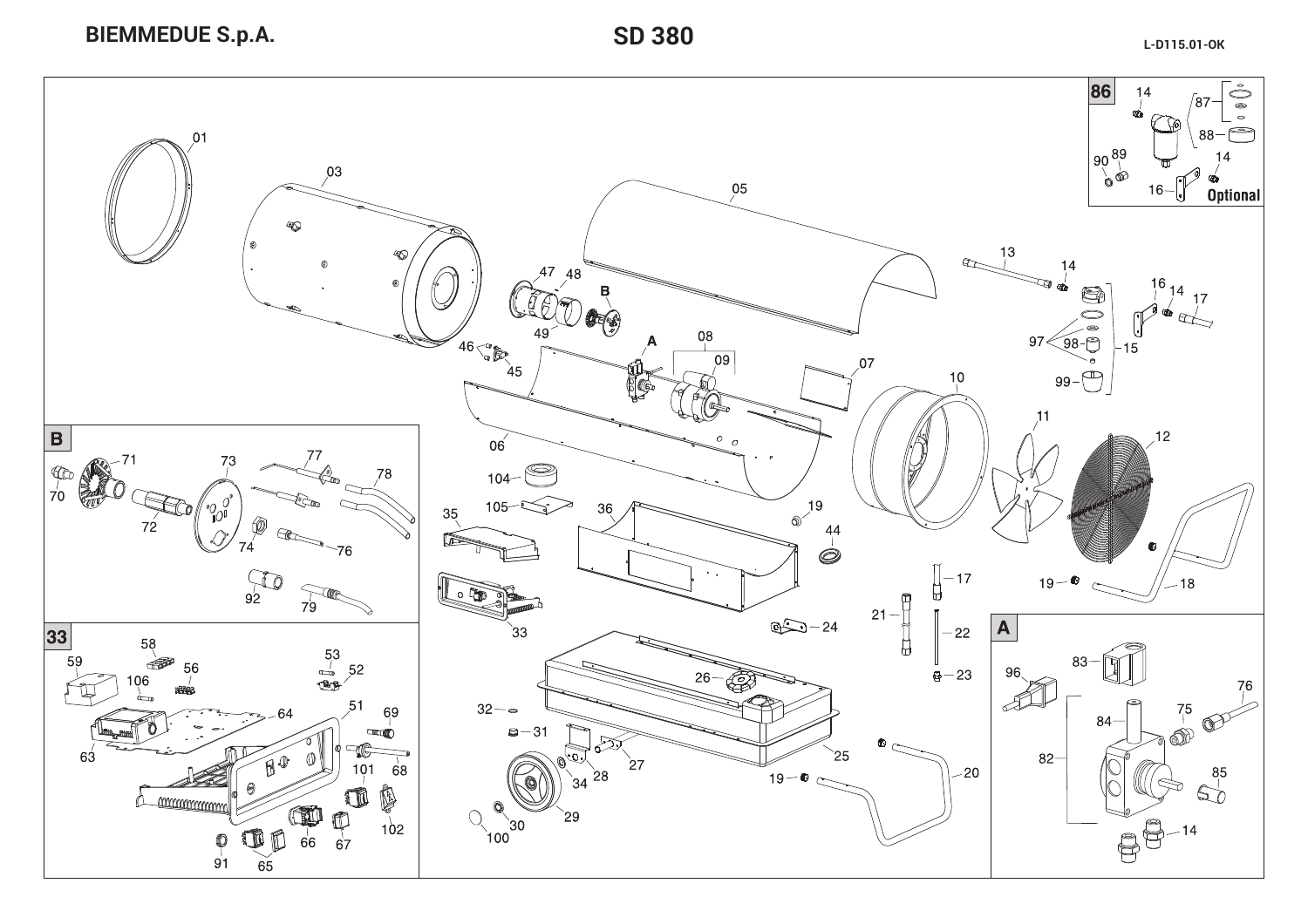**BIEMMEDUE S.p.A.** 

## SD 380

| PL 08/14        |             |                          | Da N.º serie               | De No. Serie                  | Von Masch. Nr.                 | From S/N                    |  |  |
|-----------------|-------------|--------------------------|----------------------------|-------------------------------|--------------------------------|-----------------------------|--|--|
|                 |             |                          | 27301006                   |                               |                                |                             |  |  |
| <b>POS</b>      | P/N         | <b>LEGENDA</b>           | <b>DESCRIZIONE</b>         | <b>DESCRIPTION</b>            | <b>BESCHREIBUNG</b>            | <b>DESCRIPTION</b>          |  |  |
| 01              | G06139-1006 |                          | Cono diffusore             | Embout conique                | Ausblaskonus                   | Outlet cone                 |  |  |
| 03              | G06231      | $\sim$                   | Camera di combustione      | Chambre de combustion         | Brennkammer                    | Combustion chamber          |  |  |
| 05              | G06234-1006 | $\sim$                   | Carrozzeria superiore      | Carrosserie sup.              | Karosserie Oberteil            | Upper body                  |  |  |
| 06              | G06237-1006 | $\sim$                   | Carrozzeria inferiore      | Carrosserie Inf.              | Karosserie Unterteil           | Lower body                  |  |  |
| 07              | G06397      |                          | Convogliatore aria         | Air collecteur                | Luftkollektor                  | Air conveyor                |  |  |
| 08              | E10694      | 750 W - 230V - 50Hz      | Motore                     | Moteur                        | Motor                          | Motor                       |  |  |
| 09              | E11244      | $20 \mu F$               | Condensatore               | Condensateur                  | Kondensator                    | Capacitor                   |  |  |
| 10              | G06239-1006 |                          | Convogliatore aria         | Air collecteur                | Luftkollektor                  | Air conveyor                |  |  |
| 11              | T10259      | Ø 500 - 33°              | Ventola                    | Ventilateur                   | Lüfter                         | Fan                         |  |  |
| 12              | P30129      |                          | Griglia aspirazione        | Grille aspiration             | Ansauggitter                   | Inlet grill                 |  |  |
| 13              | 140330      | $L = 420$ mm - $1/4" FF$ | Tubo gasolio flessibile    | Flexible fuel                 | Flexibler Heizölschlauch       | Flex diesel pipe            |  |  |
| 14              | 120104      | 1/4"M - 1/4"M            | Raccordo ferro             | Raccord fer                   | Anschluss, Eisen               | Iron fitting                |  |  |
| 15              | T20201      | 1/4"FF                   | Filtro gasolio             | <b>Filtre fuel</b>            | Heizölfilter                   | Diesel filter               |  |  |
| 16              | G06104-9005 |                          | Staffa supporto filtro     | Étrier support filtre         | Trägerbügel Filter             | Filter support bracket      |  |  |
| 17              | 140329      | $L = 260$ mm - $1/4" FF$ | Tubo gasolio flessibile    | Flexible fuel                 | Flexibler Heizölschlauch       | Flex diesel pipe            |  |  |
| 18              | P20176-9005 |                          | Maniglia                   | Poignée                       | Griff                          | Handle                      |  |  |
| 19              | C30355      | Ø25                      | Tappo copritubo            | Bouchon tuyau                 | Schlauchstöpsel                | Pipe cap                    |  |  |
| 20              | P20177-9005 |                          | Piede                      | Support                       | Stütze                         | Support                     |  |  |
| 21              | 140331      | $L = 580$ mm - $1/4" FF$ | Tubo gasolio flessibile    | Flexible fuel                 | Flexibler Heizölschlauch       | Flex diesel pipe            |  |  |
| $\overline{22}$ | 130696      | $L = 220$ mm             | Pescante                   | Tuyau d'aspiration            | Ansaugrohr                     | Suction pipe                |  |  |
| $\overline{23}$ | 130737      | 1/4" M - M12x1,75 M      | Raccordo ottone            | Raccord laiton                | Messingfitting                 | <b>Brass fitting</b>        |  |  |
| 24              | G06068-9005 |                          | Supporto cavo elettrico    | Crochet câble d'alimentation  | Halterung Stromkabel           | Power cord support          |  |  |
| 25              | G06128-9005 | 1051                     | Serbatoio gasolio          | Réservoir fuel                | Heizölbehälter                 | Fuel tank                   |  |  |
| 26              | C30356      | Ø 76                     | Tappo serbatoio            | Bouchon réservoir             | Behälterstopfen                | Tank cap                    |  |  |
| 27              | G06138-9005 | Ø 20                     | Assale                     | Essieu                        | Achse                          | Wheel axle                  |  |  |
| 28              | G06106-9005 |                          | Staffa supporto assale     | Etrier support essieu         | Trägerbügel Achse              | Wheels axle support bracket |  |  |
| 29              | C10544      | Ø 250 - Ø 20,5           | Ruota                      | Roue                          | Rad                            | Wheel                       |  |  |
| 30              | M20203      | Ø 20                     | Rondella elastica          | Clips de fixation             | Sprengring                     | Elastic washer              |  |  |
| 31              | 125020      | M16x1,5                  | Tappo scarico serbatoio    | Bouchon de vidange réservoir  | Behälterablassstopfen          | Drain cap                   |  |  |
| 32              | C30375      | Ø13,95 x 2,62            | Guarnizione OR             | Anneau O'R                    | O-Ring                         | $O$ -ring                   |  |  |
| 33              | G00308      |                          | Quadro elettrico           | Coffret éléctrique            | Schaltkasten                   | El. control box             |  |  |
| 34              | M20110      | Ø21 x Ø37 x 3            | Rondella                   | Rondelle                      | Unterlegscheibe                | Washer                      |  |  |
| 35              | P50127      |                          | Copertura quadro elettrico | Couverture coffret électrique | Abdeckung Schalttafel          | Control box cover           |  |  |
| 36              | G06152-1006 |                          | Basamento                  | <b>Base</b>                   | Sockel                         | Base                        |  |  |
| 44              | C30372      | Ø 25,4mm - Ø34,9 mm      | Passacavo                  | Protection cable              | Kabeldurchgang                 | Cable protection            |  |  |
| 45              | E50102      |                          | Termostato di sicurezza    | Thermostat de sécurité        | Sichereitsthermostat           | Safety thermostat           |  |  |
| 46              | G06072      | Ø8 x Ø6 x 9,5            | Distanziale                | Epaisseur                     | Passstück                      | Spacer                      |  |  |
| 47              | G06249      |                          | Boccaglio                  | Gueulard                      | Brennerrohr                    | <b>Blast tube</b>           |  |  |
| 48              | E20671      | 6,3x0,8 mm               | Morsettiera                | Barrette de connection        | Klemmenleiste                  | <b>Terminal board</b>       |  |  |
| 49              | G06183      |                          | Serranda regolazione aria  | Tablier réglage air           | Luftregelklappe                | Air adjustment shutter      |  |  |
| 51              | G06153      |                          | Pannello quadro elettrico  | Panneau du coffret éléctrique | Schaltkastenplatte             | El. control box panel       |  |  |
| 52              | E20508      | 6 x 32                   | Portafusibile              | Porte fusible                 | Sicherungshalter               | Fuse holder                 |  |  |
| 53              | E10308      | 6x30 - 10A - T           | Fusibile                   | Fusible                       | Sicherung                      | Fuse                        |  |  |
| 56              | E20319      | $\sim$                   | Morsettiera per cavi terra | Barrette de connection        | Klemmenleiste für Erdungskabel | Ground terminal board       |  |  |